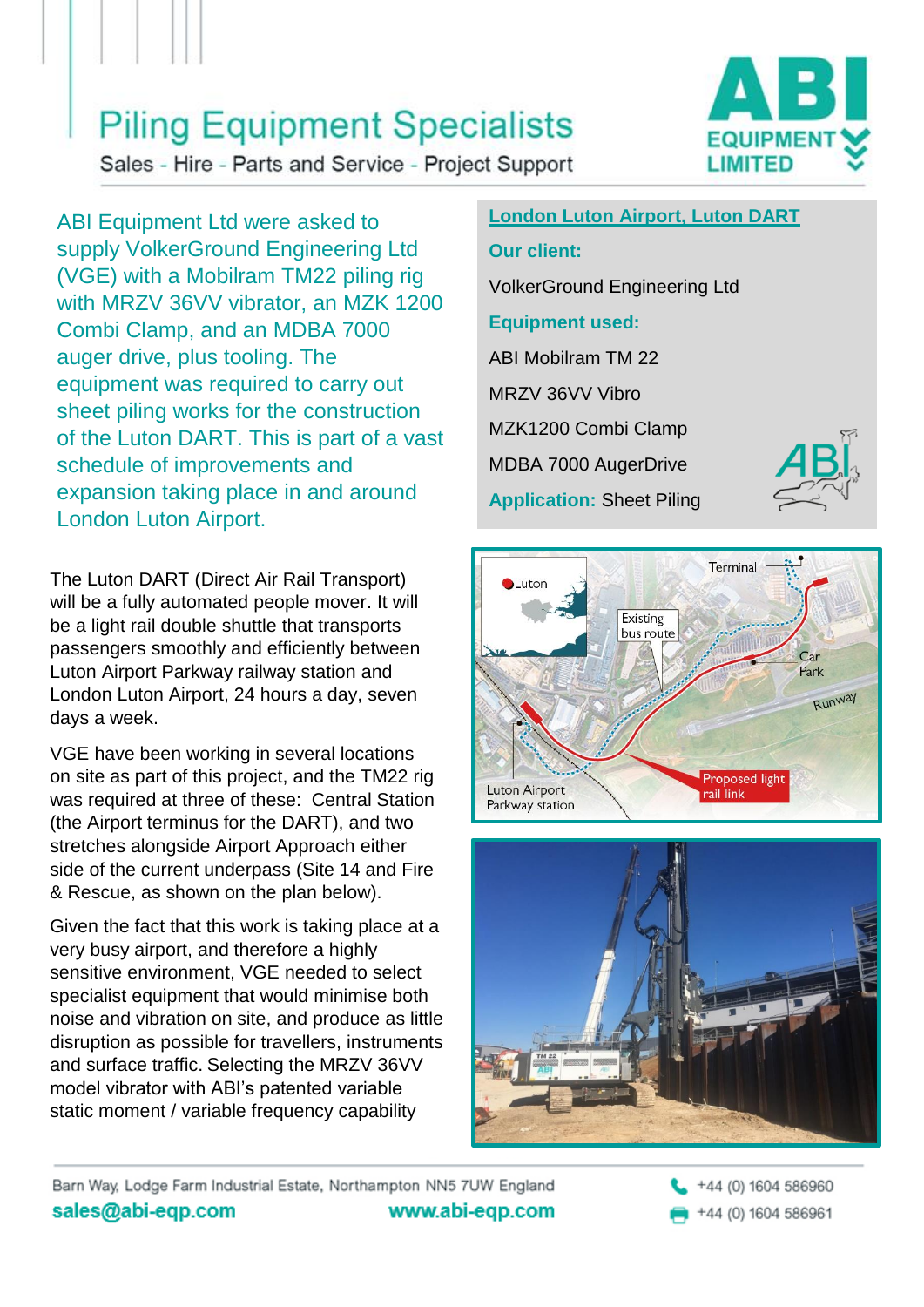# **Piling Equipment Specialists**



Sales - Hire - Parts and Service - Project Support



meant that the vibration frequency could be adjusted, and therefore what could have been potentially harmful resonance would be minimised.

The Central Station site was the most sensitive of the sites, being immediately adjacent to the main passenger walkway. Here the 19.7m AZ38-700 piles were initially installed to resistance level (approx. 9m deep) using the vibro, and then driven to target depth using an impact hammer. At Site 14, 16m – 17.6m AZ32-750 piles, and at the Fire & Rescue site 13.2m – 16.7m AZ32-750 piles, were installed using just the VV vibro alone.



ABI's range of MRZV-VV vibrators are the very latest state-of-the-art units, and they offer unique patented technology. They give both variable static moment and variable frequency control of the piling process – and this, combined with electronic monitoring and software control systems, mean these units deliver a very real commercial benefit to the piling contractor. In short, there is a greater overall efficiency of the piling process; with increased piling production rates, reduced fuel consumption, reduced noise levels, and reduced engine and hydraulic component wear.

Barn Way, Lodge Farm Industrial Estate, Northampton NN5 7UW England sales@abi-eqp.com www.abi-eqp.com